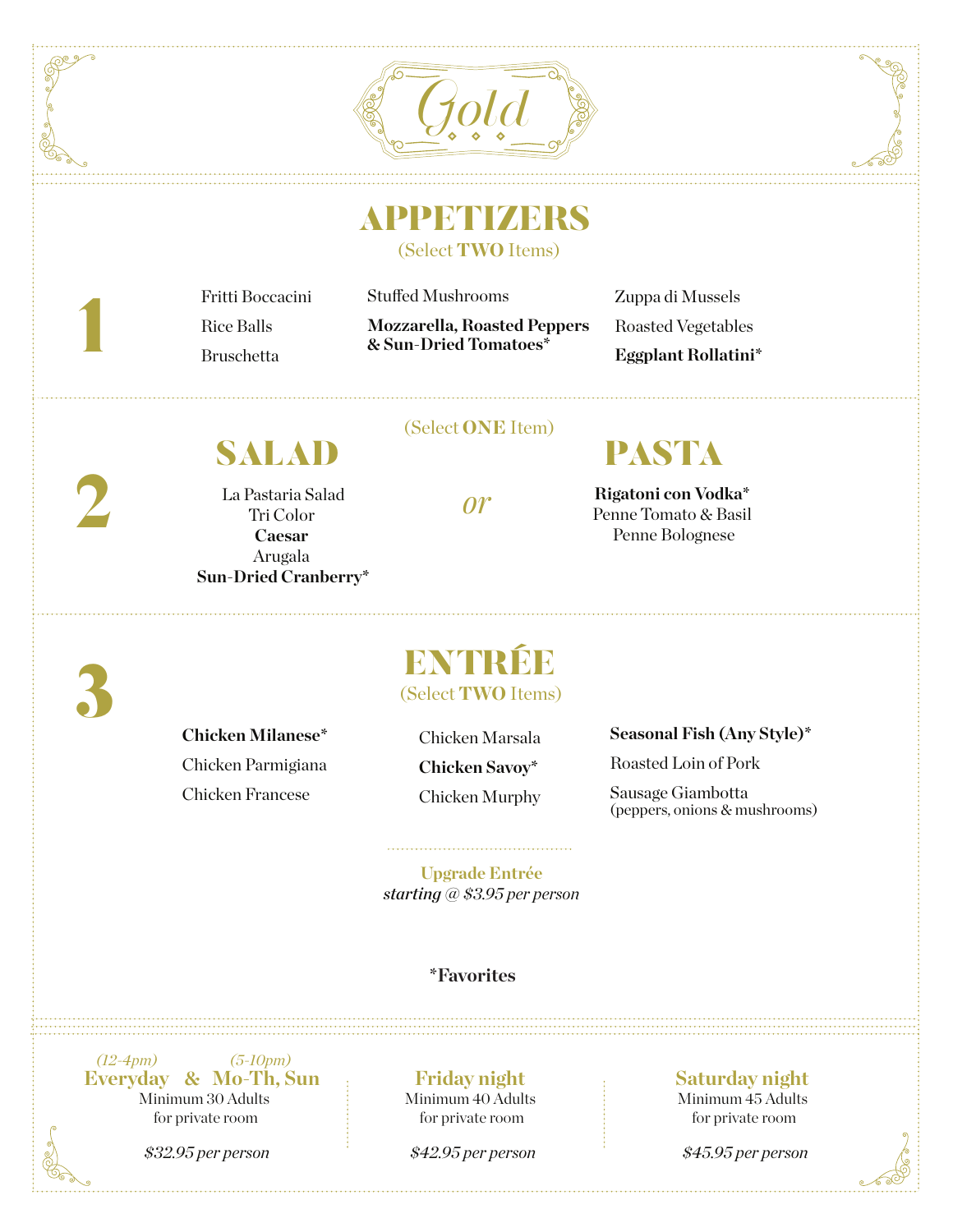|            | Fritti Boccacini<br><b>Rice Balls</b><br><b>Bruschetta</b>                                  | <b>APPMMZARS</b><br>(Select TWO Items)<br><b>Stuffed Mushrooms</b><br><b>Mozzarella, Roasted Peppers</b><br>& Sun-Dried Tomatoes*                  | Zuppa di Mussels<br><b>Roasted Vegetables</b><br><b>Eggplant Rollatini*</b>                       |
|------------|---------------------------------------------------------------------------------------------|----------------------------------------------------------------------------------------------------------------------------------------------------|---------------------------------------------------------------------------------------------------|
|            | Tri Color                                                                                   | SALAD<br>(Select ONE Item)<br>La Pastaria Salad<br>Caesar*                                                                                         | Arugala<br><b>Sun-Dried Cranberry*</b>                                                            |
|            | Rigatoni con Vodka*<br>Penne Tomato & Basil<br>Ravioli                                      | PASTA<br>(Select ONE Items)<br>Penne Bolognese<br>Gemeli con Broccoli<br>Cavatelli Riccotta                                                        | Penne Angelo<br>Penne Carbonara                                                                   |
|            | <b>Chicken Milanese*</b><br>Chicken Parmigiana<br><b>Chicken Francese</b>                   | (Select TWO Items)<br>Chicken Marsala<br><b>Chicken Savoy*</b><br><b>Chicken Murphy</b><br><b>Upgrade Entrée</b><br>starting $@$ \$3.95 per person | Seasonal Fish (Any Style)*<br>Roasted Loin of Pork<br>Sausage Giambotta<br>Sausage & Broccli Rabe |
|            | Italian/American Cheesecake                                                                 | DESSERT<br>(Select TWO Items)<br>Cannoli                                                                                                           | Spumoni                                                                                           |
| $(12-4pm)$ | $(5\text{-}10 \text{pm})$<br>Everyday & Mo-Th, Sun<br>Minimum 30 Adults<br>for private room | <b>Friday night</b><br>Minimum 40 Adults<br>for private room                                                                                       | <b>Saturday night</b><br>Minimum 45 Adults<br>for private room                                    |

*\$35.95 per person*

*\$48.95 per person*

*\$50.95 per person*